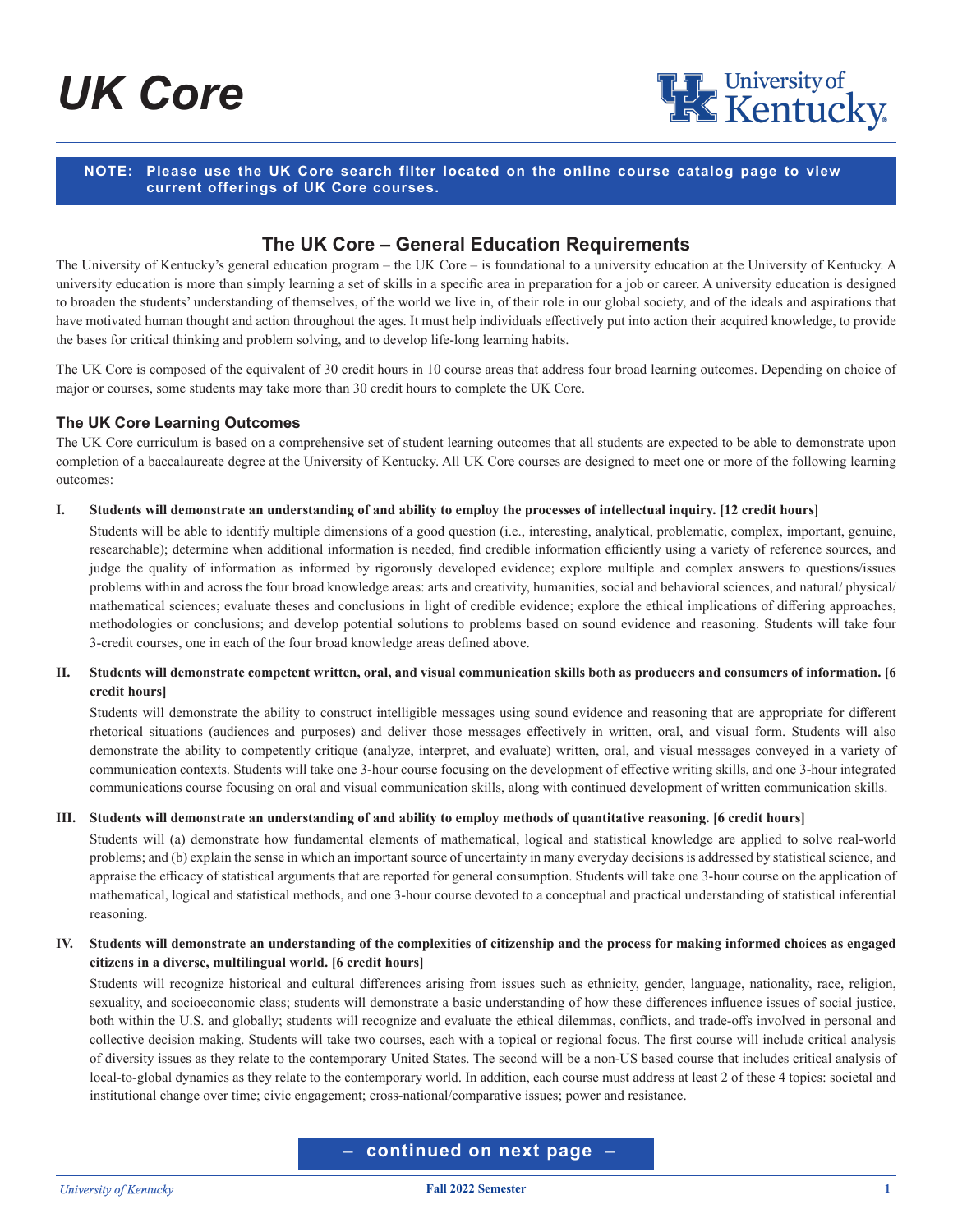# **Course Areas by Learning Outcome Credit Hours Learning Outcome I: Intellectual Inquiry** The Nature of Inquiry in Arts and Creativity.......................................................................................3 The Nature of Inquiry in the Humanities.............................................................................................3 The Nature of Inquiry in the Social Sciences ......................................................................................3 The Nature of Inquiry in the Natural, Physical and Mathematical Sciences.......................................3 **Learning Outcome II: Written, Oral and Visual Communication** Composition and Communication I.....................................................................................................3 Composition and Communication II....................................................................................................3 **Learning Outcome III: Quantitative Reasoning** Quantitative Foundations.....................................................................................................................3 Statistical Inferential Reasoning ..........................................................................................................3 **Learning Outcome IV: Citizenship** Community, Culture and Citizenship in the USA................................................................................3 Global Dynamics .................................................................................................................................3 **UK Core Credit-Hour Total**\*...............................................................................................................**30**

*\*The UK Core is designed to provide the equivalent of 30 credit hours. Some courses in the UK Core require more than three credits,*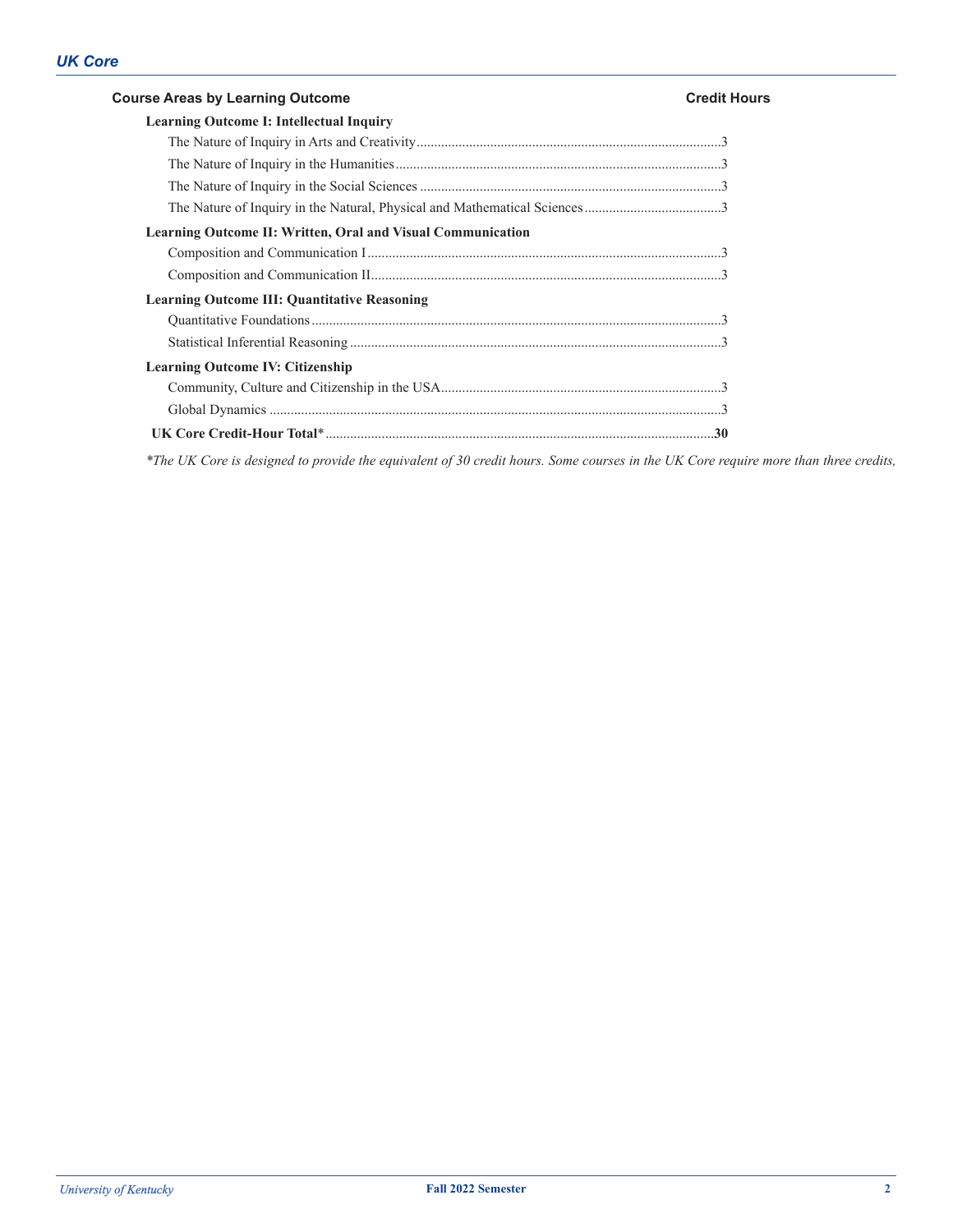### **I. Intellectual Inquiry in Arts and Creativity**

Courses in this area are hands-on courses that allow students to engage actively with the creative process. Students will define and distinguish different approaches to creativity, demonstrate the ability to critically analyze work produced by other students, and evaluate results of their own creative endeavors. In general education, a focus on creativity adds to the vitality and relevance of learning and will translate into graduates who are better prepared to face the challenges of a dynamic society.

To fulfill the Arts and Creativity requirement, complete **one** of the following:

| <b>A-E 120</b>       | <b>Pathways to Creativity in the Visual Arts</b>                         | <b>GEO 109</b> | <b>Digital Mapping</b>                                 |
|----------------------|--------------------------------------------------------------------------|----------------|--------------------------------------------------------|
| A-S 102              | 2D                                                                       | <b>HJS 180</b> | Holocaust Film                                         |
| A-S 103              | 3D                                                                       | <b>HJS 327</b> | Women in Judaism                                       |
| A-S 130              | <b>Drawing</b>                                                           | <b>HON 252</b> | <b>Honors Arts and Creativity (Subtitle required)</b>  |
| A-S 200              | <b>Digital Art</b>                                                       | <b>ICT 200</b> | <b>Information Literacy and Critical Thinking</b>      |
| A-S 245              | Introduction to Web Design                                               | <b>IS 200</b>  | <b>Information Literacy and Critical Thinking</b>      |
| A-S 270              | Ceramics for Non-Majors                                                  | <b>LA 111</b>  | Living on the Right Side of the Brain                  |
| A-S 280              | <b>Introduction to Photographic Literacy</b>                             | <b>LIN 200</b> | <b>How to Create Your Own Language</b>                 |
| $A-S$ 285            | <b>Lens Arts</b>                                                         | <b>MCL 180</b> | Holocaust Film                                         |
| A-S 300              | <b>Digital Photography</b>                                               | <b>MCL 250</b> | Photography and Writing                                |
| A-S 380              | <b>Black &amp; White Darkroom Photography</b>                            | <b>MCL 311</b> | Autobiography and World Literature                     |
| <b>AAS</b> 168       | All That Speak of Jazz: An Intellectual Inquiry                          | <b>MCL 312</b> | The Art of Adaptation                                  |
|                      | Into Jazz and Democracy                                                  | <b>MCL 327</b> | Women in Judaism                                       |
| <b>BAE 402+</b>      | <b>Biosystems Engineering Design I</b>                                   | <b>ME411</b>   | <b>ME Capstone Design I</b>                            |
| BAE 403 <sup>+</sup> | Biosystems Engineering Design II                                         | <b>MNG 592</b> | Mine Design Project II                                 |
| <b>CME 455*</b>      | <b>Chemical Engineering Product and Process Design I</b>                 | <b>MUS 123</b> | <b>Beginning Classroom Guitar</b>                      |
| <b>DES</b> 100       | Design in Your World                                                     | <b>MUS 130</b> | <b>Performing World Music (Subtitle required)</b>      |
| <b>DST 200</b>       | <b>Digital Literacy</b>                                                  | <b>MUS 200</b> | Music for Living                                       |
| <b>EE101</b>         | Creativity and Design in Electrical and Computer Engineering             | <b>MUS 222</b> | <b>Creativity and Innovation in Rock Music</b>         |
| <b>EGR 101**</b>     | <b>Engineering Exploration I</b>                                         | PHI 193        | Circus and Philosophy                                  |
| <b>EGR 103**</b>     | <b>Engineering Exploration II</b>                                        | <b>PHI 315</b> | <b>Philosophy and Science Fiction</b>                  |
| <b>EGR 215**</b>     | <b>Introduction to the Practice of Engineering for Transfer Students</b> | PHI 393        | Philosophy of Film                                     |
| <b>ENG 107</b>       | <b>Writing Craft: Introduction to Creative Writing</b>                   | <b>PLS 240</b> | <b>Introduction to Floral Design</b>                   |
| <b>ENG 130</b>       | <b>Literary Encounters</b>                                               | <b>TA 110</b>  | <b>Theatre: An Introduction</b>                        |
| <b>ENG 168</b>       | All That Speak of Jazz: An Intellectual Inquiry                          | <b>TA 120</b>  | <b>Creativity and the Art of Acting</b>                |
|                      | Into Jazz and Democracy                                                  | <b>TA 150</b>  | <b>Creativity and the Art of Design and Production</b> |
| <b>ENG 180</b>       | <b>Great Movies (Subtitle required)</b>                                  | TA 215         | Comedy and Comedians: History and Practice             |
|                      |                                                                          | <b>TA 220</b>  | Shakespeare Page to Stage                              |

† *To fulfill the Arts and Creativity requirement, students must complete both BAE 402 and BAE 403.*

 *\* Chemical Engineering students only.*

 *\*\* To fulfill the Arts and Creativity requirement, students must complete both EGR 101 and EGR 103 (freshmen students) or EGR 215 (transfer students). In addition, EGR 102 is a prerequisite for EGR 103.*

**WRD 312 Introduction to Documentary**

TA 370 Staging History **TAD 140 Introduction to Dance WRD 307 Writing Comics**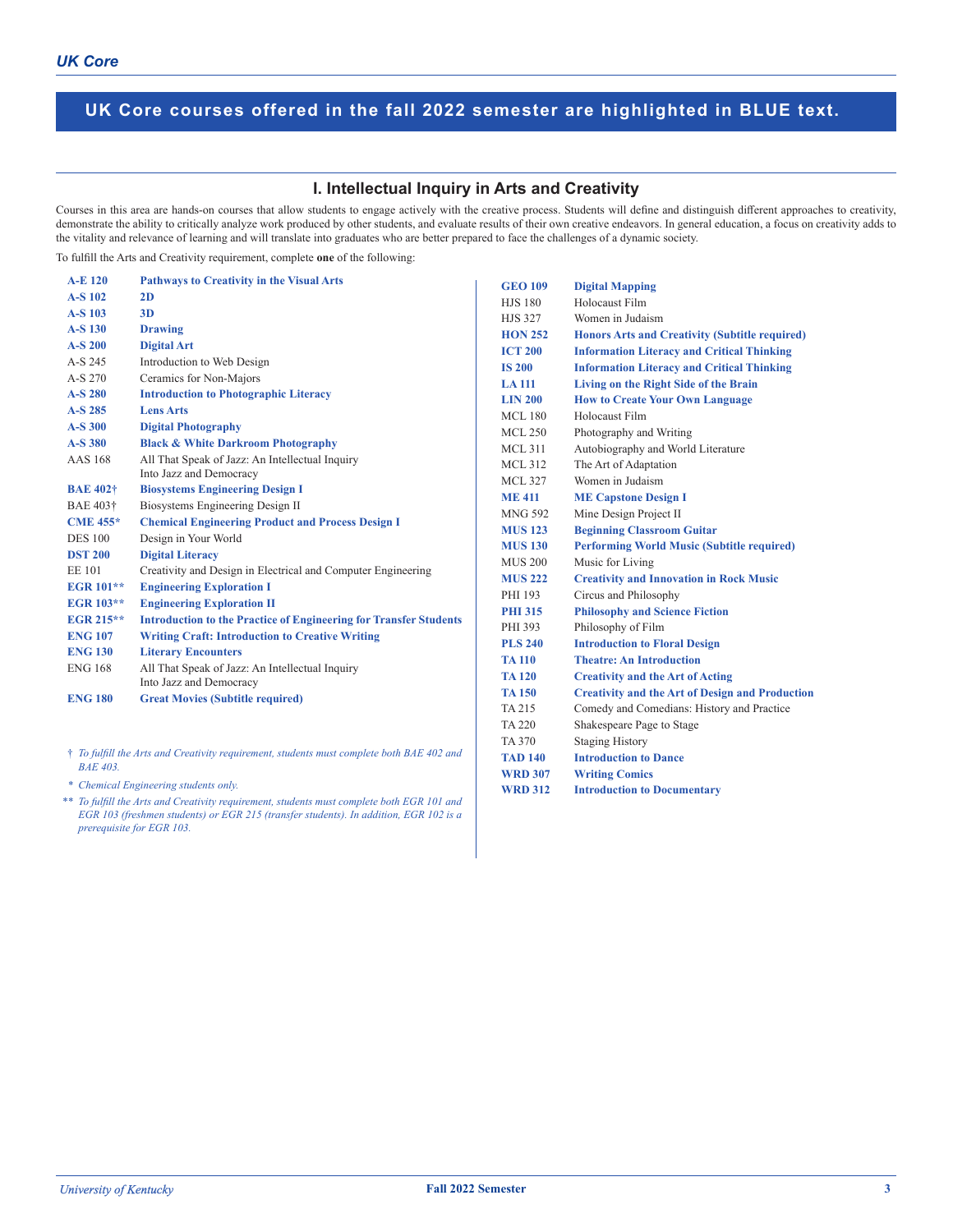## **II. Intellectual Inquiry in the Humanities**

These courses develop students' skills in *interpretation* and *analysis* of creations of the human intellect such as art and literature (including folklore, popular culture, film and digital media), philosophical and religious contemplation and argumentation, language systems, and historical narratives. In these courses, students gain the ability not only to analyze the works themselves but to *evaluate* competing interpretations of such works.

To fulfill the Humanities requirement, complete **one** of the following:

| A-H 101         | <b>Introduction to Visual Studies</b>                                          |
|-----------------|--------------------------------------------------------------------------------|
| <b>A-H 105</b>  | <b>World Art Before 1400</b>                                                   |
| <b>A-H 106</b>  | <b>Renaissance to Modern Art</b>                                               |
| A-H 334         | Reframing Renaissance Art                                                      |
| <b>AAS 253</b>  | <b>History of Pre-Colonial Africa</b>                                          |
| <b>AAS 254</b>  | History of Colonial and Post-Colonial Africa                                   |
| <b>AAS 264</b>  | <b>Introduction to Black Writers</b>                                           |
| <b>AIS 228</b>  | <b>Islamic Civilization</b>                                                    |
| AIS 320         | Modern Arabic Literature and Film in Translation                               |
| AIS 345         | Islamic Mysticism                                                              |
| <b>ARC 314*</b> | <b>History and Theory III: 20th Century</b><br>and Contemporary Architecture   |
| <b>BSC 301</b>  | Doctoring Undercover: Shadowing and the Culture of Medicine                    |
| <b>CHI 330</b>  | <b>Introduction to Chinese Culture, Pre-Modern to 1840</b>                     |
| CHI 331         | Introduction to Chinese Culture, 1840 to Present                               |
| <b>CLA 135</b>  | Greek and Roman Mythology                                                      |
| <b>CLA 190</b>  | Introduction to the New Testament                                              |
| <b>CLA 191</b>  | Christianity, Culture, and Society: A Historical Introduction                  |
| <b>CLA 229</b>  | <b>The Ancient Near East and Greece</b><br>to the Death of Alexander the Great |
| <b>CLA 230</b>  | The Hellenistic World and Rome to the Death of Constantine                     |
| <b>CPH 309</b>  | Health, History, and Human Diversity                                           |
| <b>EGR 201</b>  | Literature, Technology, and Culture                                            |
| <b>ENG 142</b>  | <b>Global Shakespeare</b>                                                      |
| <b>ENG 191</b>  | Literature and the Arts of Citizenship                                         |
| <b>ENG 209</b>  | The Structure and Use of English                                               |
| <b>ENG 230</b>  | <b>Introduction to Literature (Subtitle required)</b>                          |
| <b>ENG 260</b>  | <b>Introduction to Black Writers</b>                                           |
| <b>ENG 280</b>  | <b>Introduction to Film</b>                                                    |
| <b>ENG 290</b>  | <b>Introduction to Women's Literature</b>                                      |
| <b>EPE 350</b>  | Town and Gown in Fact and Fiction:<br>Campus and Community as Local History    |
| FR 103          | French Cinema                                                                  |
| FR 205          | The French Graphic Novel                                                       |
| FR 225          | French Film Noir                                                               |
| <b>GER 103</b>  | Fairy Tales in European Context                                                |
| <b>GER 305</b>  | <b>German Film Today</b>                                                       |
| <b>GWS 201</b>  | <b>Gender and Popular Culture</b>                                              |
| GWS 309         | Health, History, and Human Diversity                                           |
| <b>HIS 104</b>  | A History of Europe Through the Mid-Seventeenth Century                        |
| <b>HIS 105</b>  | A History of Europe from the Mid-Seventeenth Century                           |
|                 | to the Present                                                                 |
| <b>HIS 108</b>  | <b>History of the United States Through 1876</b>                               |
| <b>HIS 109</b>  | <b>History of the United States Since 1877</b>                                 |
| <b>HIS 112</b>  | <b>The Making of Modern Kentucky</b>                                           |
| <b>HIS 119</b>  | War and Society, 1350-1914                                                     |
| <b>HIS 121</b>  | War and Society, 1914-1945                                                     |
| <b>HIS 130</b>  | Drugs and Alcohol in Western Civilization, 1492 to the Present                 |
| <b>HIS 191</b>  | A History of World Religions (Subtitle required)                               |

**HIS 202 History of the British People to the Restoration** HIS 203 History of the British People Since the Restoration HIS 207 History of Modern Latin America, 1810 to Present **HIS 229 The Ancient Near East and Greece to the Death of Alexander the Great** HIS 230 The Hellenistic World and Rome to the Death of Constantine **HIS 253 History of Pre-Colonial Africa** HIS 254 History of Colonial and Post-Colonial Africa HIS 296 East Asia Since 1600 **HIS 328 Representing the Holocaust** HJS 100 Introduction to the Old Testament/Hebrew Bible HJS 210 Introduction to Jewish Literature HJS 326 The Jewish Experience in America **HJS 328 Representing the Holocaust HON 151 Honors Humanities (Subtitle required) ID 161 History and Theory 1** ID 162 History and Theory 2 ITA 263 Studies in Italian Culture (Subtitle required) LIN 209 The Structure and Use of English MCL 135 Vampires: Evolution of a Sexy Monster MCL 210 Introduction to Jewish Literature MCL 270 Introduction to Folklore and Mythology MCL 326 The Jewish Experience in America **MCL 328 Representing the Holocaust** MCL 343 Global Horror MCL 360 Catastrophes and Calamities in the Greco-Roman World and Afterwards **MUS 100 Introduction to Music PHI 100 Introduction to Philosophy: Knowledge and Reality PHI 260 History of Philosophy I: From Greek Beginnings to the Middle Ages PHI 270 History of Philosophy II: From the Renaissance to the Present Era PHI 310 Philosophy of Human Nature** PHI 317 Existentialist Thought and Literature **PHI 380 Death, Dying and the Quality of Life** RUS 275 Russian Film **RUS 371 The Russian Cultural Imagination: 900-1900** RUS 372 Experiments in Life and Art: Russian Culture 1900-Present SPA 262 Hispanic Literatures in Translation (Subtitle required) SPA 330 Spanish and Globalization SPA 371 Latin American Cinema (Subtitle required) **SPA 372 Spanish Cinema (Subtitle required) TA 385 World Theatre I** TA 386 World Theatre II TA 388 History of the American Musical **WRD 210 Social Media: Theory, Culture, Politics, Practice WRD 320 Rhetorical Theory and History**

*\* Architecture students only.*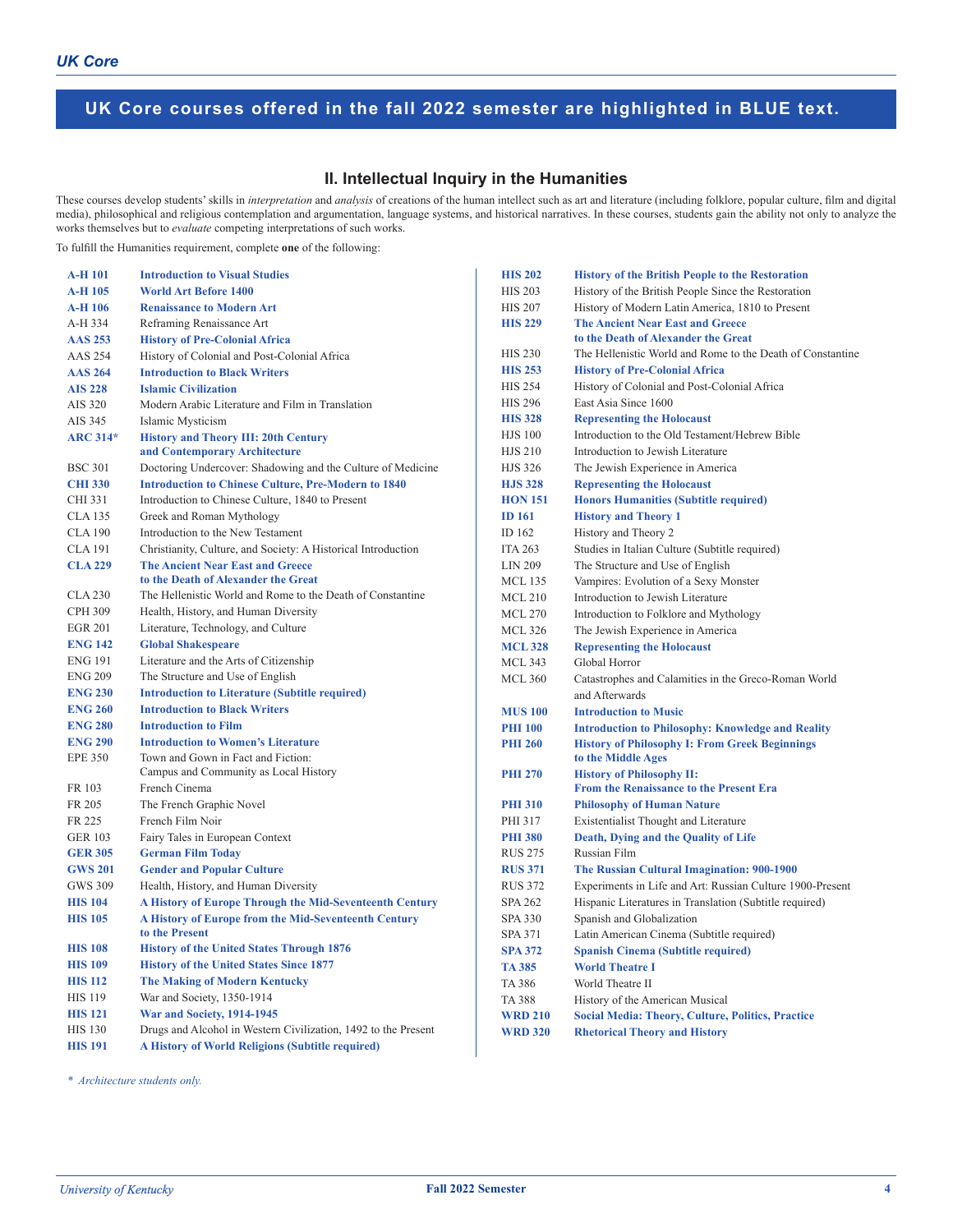## **III. Intellectual Inquiry in the Social Sciences**

These courses promote an understanding of the relationships between individuals and society and how scholars have come to understand these relationships using conceptual models and processes of inquiry. Through a discipline-based study of social problems or themes, students will learn to critically evaluate the variety of social situations with which they may be confronted in their everyday lives.

To fulfill the Social Sciences Requirement, complete **one** of the following:

| <b>AEC 110</b> | <b>Current Issues in Agricultural Economics</b>                      | <b>EPE 374</b>  | Theories of College Student Development and Mentoring           |
|----------------|----------------------------------------------------------------------|-----------------|-----------------------------------------------------------------|
| AIS 430        | Islam in America                                                     | <b>FAM 253</b>  | <b>Human Sexuality</b>                                          |
| <b>ANT 101</b> | <b>What Makes Us Human? Intro to Anthropology</b>                    | <b>GEO 172</b>  | <b>Human Geography</b>                                          |
| <b>ANT 102</b> | <b>Archaeology: Mysteries and Controversies</b>                      | GEO 210         | How the Internet Works: Understanding Digital Places and People |
| <b>ANT 103</b> | <b>Sports, Culture, and Society</b>                                  | <b>GEO 372</b>  | <b>Health Environment Futures</b>                               |
| <b>ANT 335</b> | Religion in Everyday Life                                            | <b>GWS 200</b>  | <b>Sex and Power</b>                                            |
| <b>ANT 339</b> | Human Rights in Global Perspective                                   | <b>HON 251</b>  | <b>Honors Social Sciences (Subtitle required)</b>               |
| <b>BSC 251</b> | The Enemy Within: Culture and Health Behavior                        | <b>HP 101</b>   | <b>Historic Preservation: How the Past Informs the Future</b>   |
| $CLD$ 102*     | <b>The Dynamics of Rural Social Life</b>                             | <b>ICT 150</b>  | <b>Experience ICT</b>                                           |
| <b>COM 101</b> | <b>Introduction to Communications</b>                                | <b>KHP 230</b>  | <b>Human Health and Wellness</b>                                |
| <b>COM 311</b> | <b>Taking Control of Your Health: Patient-Provider Communication</b> | <b>MCL 135</b>  | Vampires: Evolution of a Sexy Monster                           |
| <b>COM 313</b> | Interpersonal Communication in Close Relationships                   | MCL 270         | Introduction to Folklore and Mythology                          |
| <b>COM 314</b> | The Dark Side of Interpersonal Communication and Relationships       | <b>PCE 201</b>  | <b>Introduction to Peace Studies</b>                            |
| <b>COM 317</b> | Communication in Family and Marital Relationships                    | <b>PPL 201</b>  | <b>Introduction to Public Policy</b>                            |
| <b>CPH 201</b> | <b>Introduction to Public Health</b>                                 | <b>PS 230</b>   | <b>Introduction to International Relations</b>                  |
| <b>CPH 202</b> | <b>Public Health Through Popular Film</b>                            | <b>PSY 100</b>  | <b>Introduction to Psychology</b>                               |
| <b>CPH 203</b> | <b>Sexual Health</b>                                                 | <b>PSY 120</b>  | The Science of Happiness                                        |
| <b>ECO 101</b> | <b>Contemporary Economic Issues</b>                                  | <b>PSY 160</b>  | <b>Human Sexuality</b>                                          |
| <b>EGR 120</b> | <b>Technology: Blessing or Curse</b>                                 | <b>RUS 370</b>  | Russian Folklore (in English)                                   |
| <b>EPE 174</b> | <b>The College Student</b>                                           | <b>SOC</b> 101* | <b>Introduction to Sociology</b>                                |
|                |                                                                      |                 | * Students may not receive credit for both SOC 101 and CLD 102. |

## **IV. Intellectual Inquiry in the Natural, Physical and Mathematical Sciences**

These courses engage students in the fundamental processes of science through the exploration of an area in science. Students will be expected to use their knowledge of scientific concepts to formulate predictions, collect and analyze data, and construct explanations for the questions posed.

To fulfill the Natural, Physical and Mathematical Sciences requirement, complete **one** of the following:

| <b>ABT 120</b>  | Genetics and Society                                               | <b>EES 130</b> | Dinosaurs and Disasters                                 |
|-----------------|--------------------------------------------------------------------|----------------|---------------------------------------------------------|
| <b>ANT 105</b>  | Human Origins                                                      | <b>EES 150</b> | <b>Earthquakes and Volcanoes</b>                        |
| <b>ANT 230</b>  | <b>Introduction to Biological Anthropology</b>                     | <b>EES 170</b> | <b>Blue Planet: Introduction to Oceanography</b>        |
| ARC 333         | Environmental Controls II                                          | <b>EES 180</b> | <b>Geology of the National Parks</b>                    |
| <b>AST 191</b>  | <b>The Solar System</b>                                            | <b>EES 190</b> | A Climate for Change                                    |
| <b>BIO 102</b>  | <b>Human Ecology</b>                                               | <b>ENT 110</b> | <b>Insect Biology</b>                                   |
| <b>BIO 103</b>  | <b>Basic Ideas of Biology</b>                                      | <b>ENT 209</b> | <b>Bees and People</b>                                  |
| <b>BSC 152</b>  | You, Me, Myself, and I: Psychosocial Influences on Health          | <b>FOR 100</b> | <b>Forests and Forestry</b>                             |
| <b>CHE 101</b>  | <b>Molecular Science for Citizens</b>                              | <b>GEO 130</b> | <b>Earth's Physical Environment</b>                     |
| <b>CHE 103</b>  | <b>Chemistry for Health Professionals</b>                          | <b>GEO 135</b> | <b>Global Climate Change</b>                            |
| <b>CHE 105†</b> | <b>General College Chemistry I</b>                                 | <b>HON 152</b> | <b>Honors STEM (Subtitle required)</b>                  |
| <b>CHE 109*</b> | <b>General Chemistry 1A</b>                                        | MI 120         | Microbes and Society                                    |
| <b>CHE 110*</b> | <b>General Chemistry 1B</b>                                        | <b>MUS 140</b> | <b>Acoustics of Music</b>                               |
| <b>CHE 111†</b> | <b>General Chemistry I Laboratory</b>                              | <b>PHY 120</b> | How Things Work                                         |
| <b>CPH 310</b>  | <b>Disease Detectives: Epidemiology in Action</b>                  | <b>PHY 130</b> | Science and Technology for the Future                   |
| EE 167          | Fundamentals of Nanotechnology and                                 | <b>PHY 140</b> | Quantum Theory for Everyone                             |
|                 | Applications in Renewable Energy                                   | <b>PHY 211</b> | <b>General Physics</b>                                  |
| <b>EES 110</b>  | <b>Endangered Planet: An Introduction to Environmental Geology</b> | PHY 231**      | <b>General University Physics</b>                       |
| <b>EES 120</b>  | <b>Sustainable Planet: The Geology of Natural Resources</b>        | PHY 241**      | <b>General University Physics Laboratory</b>            |
|                 |                                                                    | <b>PLS 104</b> | <b>Plants, Soils, and People: A Science Perspective</b> |
|                 |                                                                    |                |                                                         |

† CHE 105 and 111 are paired courses. To earn UK Core credit, both courses must be completed. CHE 111 may be taken concurrently with CHE 105 or after CHE 105 *has been completed. Students must sign up for them separately.*

- \* CHE 109 and CHE 110 are equivalent to CHE 105. To earn UK Core credit, students must complete CHE 109, CHE 110 and CHE 111. Students must sign up for them *separately.*
- \*\* PHY 231 and 241 are paired courses. To earn UK Core credit, both PHY 231 and PHY 241 must be completed. They may be taken in either order and students must sign *up for them separately.*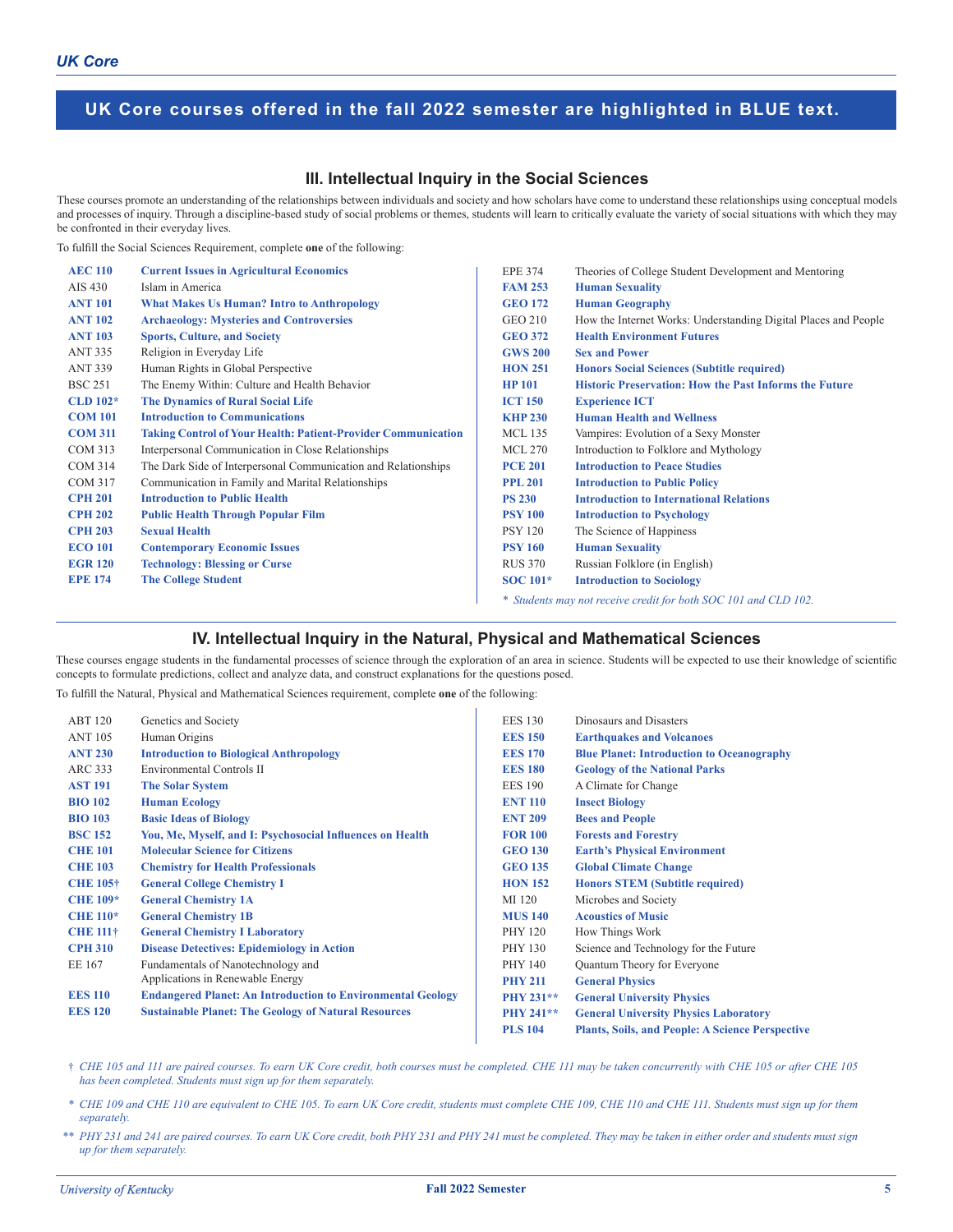## **V. Composition and Communication I**

In this course, students are introduced to the process of writing, speaking, and visually representing their own ideas and the ideas of others; they also practice basic interpersonal communication skills and the ability to communicate with multiple audiences.

To fulfill the Composition and Communication I requirement, complete **one** of the following:

- **CIS 110 Composition and Communication I**
- **• CIS 112 Accelerated Composition and Communication II (CIS)**
- **• WRD 110 Composition and Communication I**
- **• ICT 114 Composition and Communication in the Digital Age I**
- **• WRD 112 Accelerated Composition and Communication II (WRD)**

Placement in CIS/WRD 112 - Students who have a score of 32 or above on the English component of the ACT; a score of 720 or above on SAT I Verbal; or a *standard score of 4 or 5 on the AP English Language Exam receive placement in CIS/WRD 112. No credit for CIS/WRD 110/111 is awarded.*

#### **VI. Composition and Communication II**

In this course, students research public controversies and work in teams to analyze and argue for a solution to these controversies in oral, written, and visual/digital forms for multiple audiences.

To fulfill the Composition and Communication II requirement, complete **one** of the following:

- **• CIS 111 Composition and Communication II**
- **• CIS 112 Accelerated Composition and Communication II (CIS)**
- CIS 184 Communicating Arguments
- ICT 115 Composition and Communication in the Digital Age II
- 
- **• WRD 111 Composition and Communication II • WRD 112 Accelerated Composition and Communication II (WRD)**

Placement in CIS/WRD 112 – Students who have a score of 32 or above on the English component of the ACT; a score of 720 or above on SAT I Verbal; or a *standard score of 4 or 5 on the AP English Language Exam receive placement in CIS/WRD 112. No credit for CIS/WRD 110/111 is awarded.*

#### **VII. Quantitative Foundations**

These courses are concerned with the application of mathematical concepts and skills to solve real-world problems. In order to perform effectively as professionals and citizens, students must become competent in reading and using quantitative data, in understanding quantitative evidence and in applying basic quantitative skills to the solution of real-life problems.

**NOTE:** Students must have demonstrated basic proficiency in math skills as determined by a minimum Math ACT of 19 or the appropriate math placement test to take these courses. To fulfill the Quantitative Foundations requirement, complete **one** of the following:

| CS 261         | Social Networks: Methods and Tools                  | <b>MA109</b>   | <b>College Algebra</b>                           |
|----------------|-----------------------------------------------------|----------------|--------------------------------------------------|
| <b>EES 151</b> | <b>Quantitative Planet</b>                          | <b>MA111</b>   | <b>Introduction to Contemporary Mathematics</b>  |
| <b>EES 155</b> | Earthquakes and Quantitative Reasoning              | <b>MA113</b>   | <b>Calculus I</b>                                |
| <b>EES 185</b> | Quantifying the Bluegrass Water Supply              | <b>MA123</b>   | <b>Elementary Calculus and Its Applications</b>  |
| <b>FOR 200</b> | <b>Basics of Geospatial Technology</b>              | <b>MA137</b>   | <b>Calculus I With Life Science Applications</b> |
| <b>GEO 310</b> | Data Explorations and Applications in Everyday Life | <b>PHI 120</b> | The Art of Thinking: An Introduction to Logic    |
|                |                                                     |                |                                                  |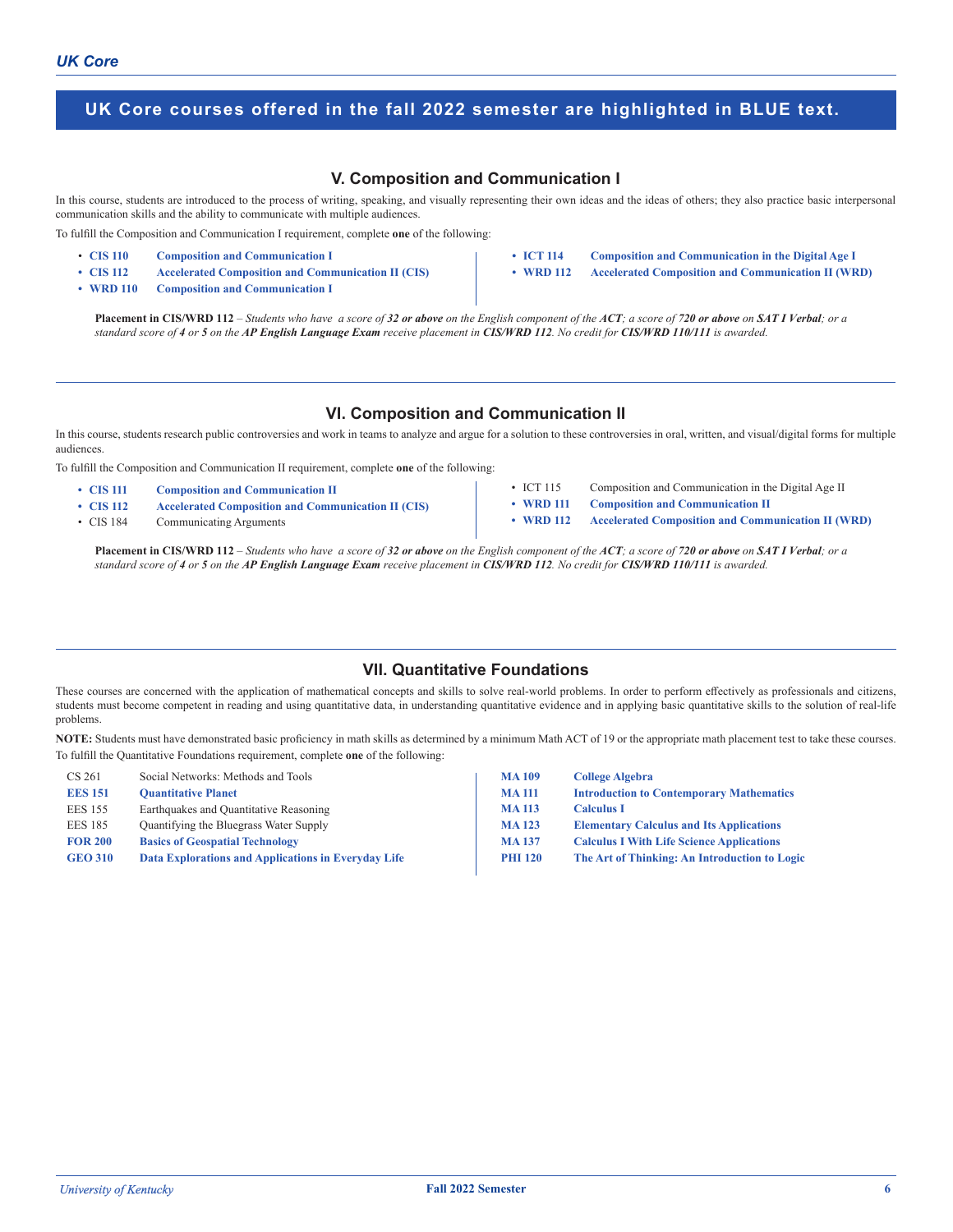## **VIII. Statistical Inferential Reasoning**

These courses will encourage students to evaluate claims based on statistical principles by providing an understanding of the conceptual and practical applications of statistical reasoning and thinking. Students will receive an introduction to the science of statistics, and while students will be expected to reason with statistical ideas and make sense of statistical information, computations are not the focus.

To fulfill the Statistical Inferential Reasoning requirement, complete **one** of the following:

| <b>ANT 360</b> | <b>Statistics in Anthropology</b>                       | $PSY 215*$      | <b>Experimental Psychology</b>                        |
|----------------|---------------------------------------------------------|-----------------|-------------------------------------------------------|
| <b>BAE 202</b> | Statistical Inferences for Biosystems Engineering       | <b>PSY 216*</b> | <b>Applications of Statistics in Psychology</b>       |
| <b>BST 230</b> | <b>Statistical Thinking in Public Health</b>            | <b>SOC 303</b>  | <b>Ouantitative Sociological Analysis</b>             |
| <b>EDP 557</b> | <b>Gathering, Analyzing, and Using Educational Data</b> | <b>STA 210</b>  | <b>Making Sense of Uncertainty:</b>                   |
| <b>EPE 557</b> | <b>Gathering, Analyzing, and Using Educational Data</b> |                 | <b>An Introduction to Statistical Reasoning</b>       |
| <b>FOR 250</b> | <b>Statistics and Measurements I</b>                    | <b>STA 296</b>  | <b>Statistical Methods and Motivations</b>            |
| <b>MNG 335</b> | <b>Introduction to Mine Systems Analysis</b>            | <b>STA 381</b>  | <b>Engineering Statistics - A Conceptual Approach</b> |

\* PSY 215 and 216 are paired courses and are restricted to Psychology majors and minors. To earn UK Core credit, both PSY 215 and PSY 216 must be completed. They *may be taken in either order and students must sign up for them separately.*

## **IX. Community, Culture and Citizenship in the USA**

These courses promote a student's understanding of historical, societal, and cultural differences, such as those arising from race, ethnicity, gender, sexuality, language, nationality, religion, political and ethical perspectives, and socioeconomic class; engage students in grappling with conflicts, compromises, and/or ethical dilemmas stemming from the complex and diverse cultural contexts of US communities; and foster effective and responsible participation in a diverse community or society in the United States.

To fulfill the Community, Culture and Citizenship in the USA requirement, complete **one** of the following:

| $A-H360$        | <b>Visual Culture of Politics</b>                  | <b>GWS 309</b> | Health, History, and Human Diversity                          |
|-----------------|----------------------------------------------------|----------------|---------------------------------------------------------------|
| <b>AAS</b> 168  | All That Speak of Jazz: An Intellectual Inquiry    | <b>HIS 108</b> | <b>History of the United States Through 1876</b>              |
|                 | Into Jazz and Democracy                            | <b>HIS 109</b> | <b>History of the United States Since 1877</b>                |
| <b>AAS 200</b>  | <b>Introduction to African-American Studies</b>    | <b>HIS 112</b> | <b>The Making of Modern Kentucky</b>                          |
| <b>AAS 235</b>  | <b>Inequalities in Society</b>                     | <b>HIS 243</b> | Latinx Histories                                              |
| AAS 261         | African American History 1865-Present              | <b>HIS 261</b> | African American History 1865-Present                         |
| AIS 430         | Islam in America                                   | <b>HIS 315</b> | The U.S. in the Cold War, 1945-1991                           |
| <b>ANT 221</b>  | <b>Native People of North America</b>              | <b>HIS 317</b> | U.S. Immigration History                                      |
| <b>ANT 330</b>  | North American Cultures                            | <b>JOU 208</b> | <b>Issues in 21st Century Sports Journalism</b>               |
| <b>APP 200</b>  | <b>Introduction to Appalachian Studies</b>         | LIN 331        | Language in U.S. Society                                      |
| <b>CLD 360</b>  | <b>Environmental Sociology</b>                     | <b>MCL 335</b> | Democracy - Ancient and American                              |
| <b>COM 312</b>  | <b>Learning Intercultural Communication</b>        | <b>PHI 130</b> | <b>Introduction to Philosophy: Morality and Society</b>       |
|                 | <b>Through Media and Film</b>                      | <b>PHI 205</b> | <b>Food Ethics</b>                                            |
| <b>COM 315</b>  | <b>Understanding Workplace Communication</b>       | <b>PHI 335</b> | <b>The Individual and Society</b>                             |
|                 | in a Diverse U.S. Society                          | <b>PHI 340</b> | <b>Introduction to Feminism and Philosophy</b>                |
| <b>CPH 309</b>  | Health, History, and Human Diversity               | PHI 361        | Biology and Society (Subtitle required)                       |
| <b>ENG 168</b>  | All That Speak of Jazz: An Intellectual Inquiry    | <b>PS 101</b>  | <b>American Government</b>                                    |
|                 | Into Jazz and Democracy                            | <b>PSY 320</b> | <b>Introduction to Forensics: Psychology and Legal Issues</b> |
| <b>ENG 191</b>  | Literature and the Arts of Citizenship             | <b>SOC 235</b> | <b>Inequalities in Society</b>                                |
| <b>EPE 301</b>  | <b>Education in American Culture</b>               | <b>SOC 360</b> | <b>Environmental Sociology</b>                                |
| <b>FAM 354</b>  | <b>Contemporary Family Diversity</b>               | <b>SPA 208</b> | <b>U.S. Latino Culture and Politics</b>                       |
| <b>GEN 100*</b> | <b>Issues in Agriculture, Food and Environment</b> | <b>SW 124</b>  | <b>Introduction to Social Work and Diverse Populations</b>    |
| <b>GEO 220</b>  | <b>U.S. Cities</b>                                 | <b>SW 325</b>  | <b>Social Justice Foundations</b>                             |
| <b>GEO 221</b>  | <b>Immigrant America: A Geographic Perspective</b> | <b>SW 354</b>  | <b>Contemporary Family Diversity</b>                          |
| GEO 320         | Geography of the United States and Canada          | TA 286         | Social Action Theatre                                         |
| GEO 342         | Food, Race and Environment                         | <b>WRD 222</b> | <b>Current Events and Public Engagement:</b>                  |
| <b>GRN 250</b>  | <b>Aging in Today's World</b>                      |                | <b>U.S. Citizens, Global Citizens</b>                         |
| <b>GWS 301</b>  | <b>Crossroads (Subtitle required)</b>              |                |                                                               |

*\* GEN 100 is for College of Agriculture, Food and Environment students only.*